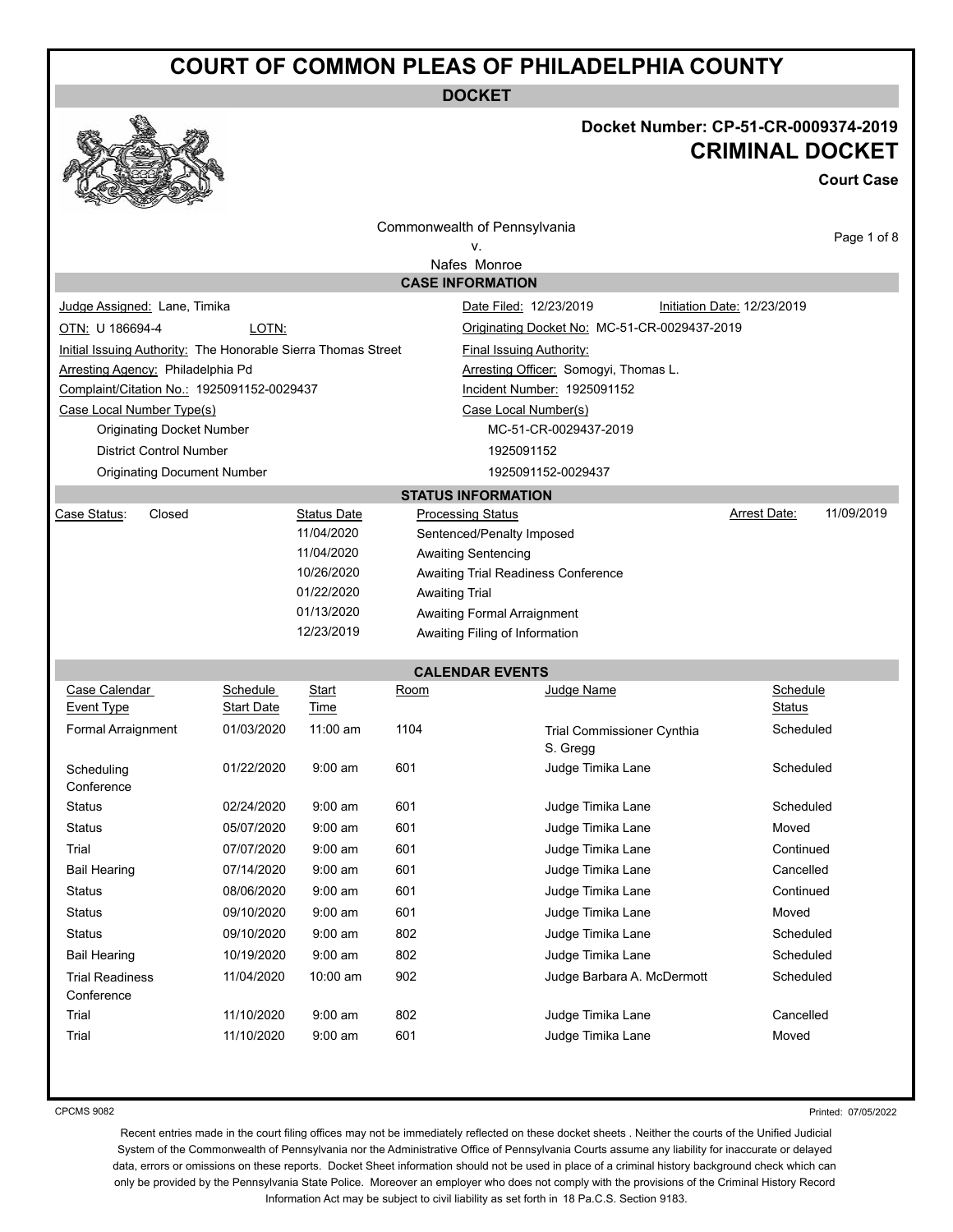| <b>COURT OF COMMON PLEAS OF PHILADELPHIA COUNTY</b>                                          |                                                                                                                             |                         |                            |                                                                   |                                                                                                          |                                          |                                               |                              |                                                                                     |
|----------------------------------------------------------------------------------------------|-----------------------------------------------------------------------------------------------------------------------------|-------------------------|----------------------------|-------------------------------------------------------------------|----------------------------------------------------------------------------------------------------------|------------------------------------------|-----------------------------------------------|------------------------------|-------------------------------------------------------------------------------------|
| <b>DOCKET</b>                                                                                |                                                                                                                             |                         |                            |                                                                   |                                                                                                          |                                          |                                               |                              |                                                                                     |
|                                                                                              |                                                                                                                             |                         |                            |                                                                   |                                                                                                          |                                          |                                               |                              | Docket Number: CP-51-CR-0009374-2019<br><b>CRIMINAL DOCKET</b><br><b>Court Case</b> |
|                                                                                              |                                                                                                                             |                         |                            |                                                                   | Commonwealth of Pennsylvania<br>٧.<br>Nafes Monroe                                                       |                                          |                                               |                              | Page 2 of 8                                                                         |
|                                                                                              |                                                                                                                             |                         |                            |                                                                   | <b>DEFENDANT INFORMATION</b>                                                                             |                                          |                                               |                              |                                                                                     |
| Date Of Birth:                                                                               |                                                                                                                             |                         | 06/06/1994                 |                                                                   | City/State/Zip: Philadelphia, PA 19141                                                                   |                                          |                                               |                              |                                                                                     |
| Alias Name<br>Bredell, Nafis<br>MONROE, NAFIS<br>MONROE, NYFES                               |                                                                                                                             |                         |                            |                                                                   |                                                                                                          |                                          |                                               |                              |                                                                                     |
|                                                                                              |                                                                                                                             |                         |                            |                                                                   | <b>CASE PARTICIPANTS</b>                                                                                 |                                          |                                               |                              |                                                                                     |
| <b>Participant Type</b><br><b>Probation Officer</b><br>Defendant<br><b>Probation Officer</b> |                                                                                                                             |                         |                            | Name<br>Fernandez, Michelle<br>Monroe, Nafes<br>Burgess, Brittnay |                                                                                                          |                                          |                                               |                              |                                                                                     |
|                                                                                              |                                                                                                                             |                         |                            |                                                                   | <b>BAIL INFORMATION</b>                                                                                  |                                          |                                               |                              |                                                                                     |
| Monroe, Nafes                                                                                |                                                                                                                             |                         |                            |                                                                   |                                                                                                          |                                          |                                               |                              | <b>Nebbia Status: None</b>                                                          |
| <b>Bail Action</b>                                                                           |                                                                                                                             | Date                    |                            | <b>Bail Type</b>                                                  | Percentage                                                                                               | Amount                                   | <b>Bail Posting Status</b>                    |                              | <b>Posting Date</b>                                                                 |
| Set                                                                                          |                                                                                                                             |                         | 11/09/2019                 | Monetary                                                          | 10.00%                                                                                                   | \$150,000.00                             |                                               |                              |                                                                                     |
|                                                                                              |                                                                                                                             |                         |                            |                                                                   | <b>CHARGES</b>                                                                                           |                                          |                                               |                              |                                                                                     |
| <u>Seq.</u><br>1                                                                             | Orig Seq.<br>1                                                                                                              | Grade<br>F <sub>2</sub> | Statute<br>18 § 4304 §§ A1 |                                                                   | <b>Statute Description</b><br>Endangering Welfare of Children -<br>Parent/Guardian/Other Commits Offense |                                          |                                               | Offense Dt.<br>10/19/2019    | <b>OTN</b><br>U 186694-4                                                            |
| 2                                                                                            | 2                                                                                                                           | M <sub>2</sub>          | 18 § 2705                  |                                                                   | Recklessly Endangering Another Person                                                                    |                                          |                                               | 10/19/2019                   | U 186694-4                                                                          |
|                                                                                              |                                                                                                                             |                         |                            |                                                                   | <b>DISPOSITION SENTENCING/PENALTIES</b>                                                                  |                                          |                                               |                              |                                                                                     |
| <b>Disposition</b><br>Case Event                                                             | Sequence/Description<br>Sentencing Judge<br>Sentence/Diversion Program Type<br><b>Sentence Conditions</b>                   |                         |                            |                                                                   | <b>Disposition Date</b><br><b>Offense Disposition</b><br>Sentence Date                                   | <b>Incarceration/Diversionary Period</b> | <b>Final Disposition</b><br>Grade             | Section<br><b>Start Date</b> | <b>Credit For Time Served</b>                                                       |
|                                                                                              | <b>Lower Court Proceeding (generic)</b>                                                                                     |                         |                            |                                                                   |                                                                                                          |                                          |                                               |                              |                                                                                     |
| <b>Preliminary Hearing</b>                                                                   | 1 / Endangering Welfare of Children -<br>Parent/Guardian/Other Commits Offense<br>2 / Recklessly Endangering Another Person |                         |                            |                                                                   | 12/20/2019<br>IGJ - Held for Court<br>IGJ - Held for Court                                               |                                          | Not Final<br>F <sub>2</sub><br>M <sub>2</sub> | 18 § 2705                    | 18 § 4304 §§ A1                                                                     |
| <b>Proceed to Court</b><br><b>Information Filed</b>                                          | 1 / Endangering Welfare of Children -<br>Parent/Guardian/Other Commits Offense                                              |                         |                            | Defendant Was Not Present                                         | 01/13/2020<br><b>Proceed to Court</b>                                                                    |                                          | Not Final<br>F <sub>2</sub>                   |                              | 18 § 4304 §§ A1                                                                     |

Printed: 07/05/2022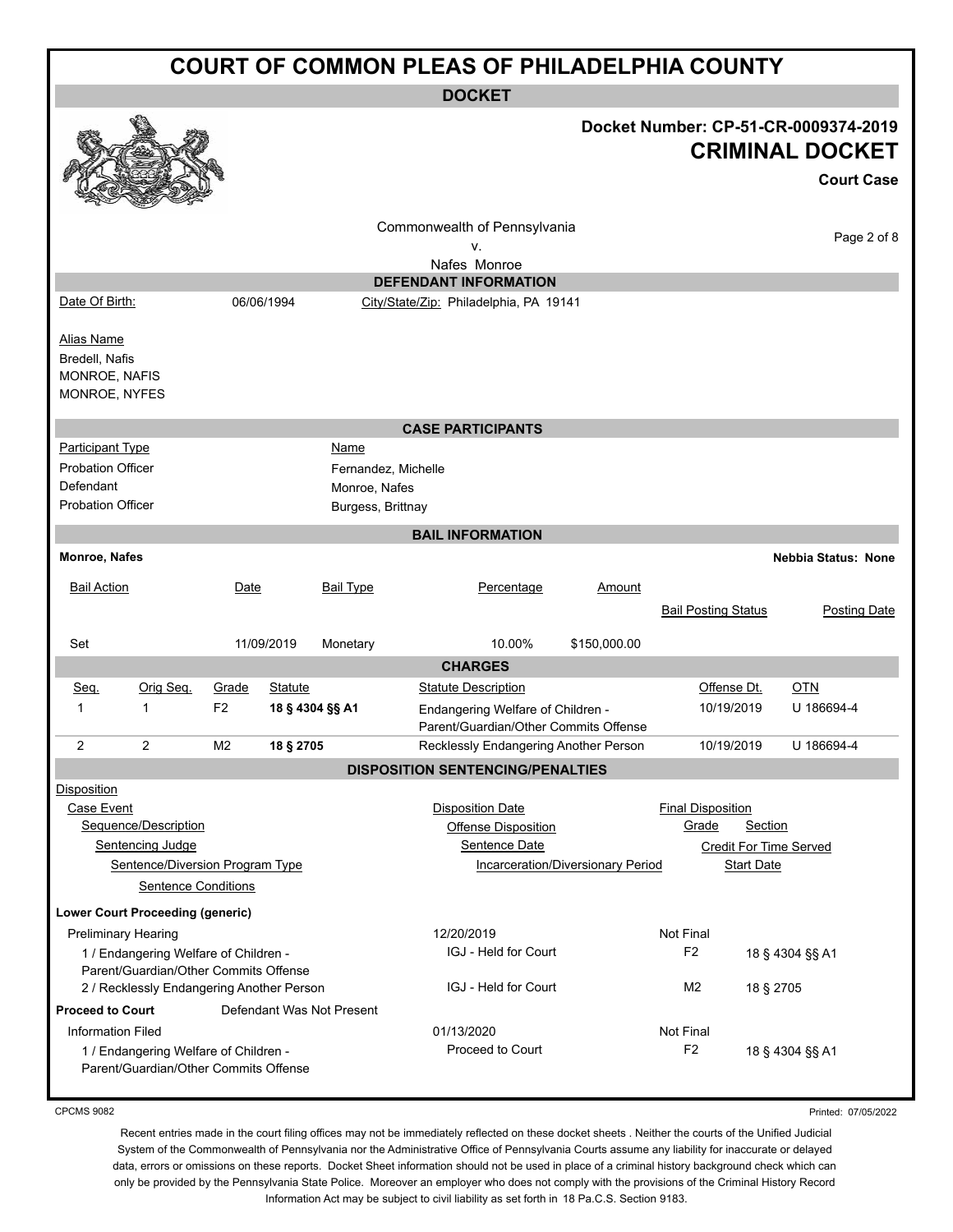**DOCKET**

### **Docket Number: CP-51-CR-0009374-2019 CRIMINAL DOCKET**

**Court Case**

Commonwealth of Pennsylvania

Page 3 of 8

#### v. Nafes Monroe

|                                                         | <b>DISPOSITION SENTENCING/PENALTIES</b>                                                                |                          |                               |
|---------------------------------------------------------|--------------------------------------------------------------------------------------------------------|--------------------------|-------------------------------|
| Disposition                                             |                                                                                                        |                          |                               |
| Case Event                                              | <b>Disposition Date</b>                                                                                | <b>Final Disposition</b> |                               |
| Sequence/Description                                    | <b>Offense Disposition</b>                                                                             | Grade                    | Section                       |
| <b>Sentencing Judge</b>                                 | Sentence Date                                                                                          |                          | <b>Credit For Time Served</b> |
| Sentence/Diversion Program Type                         | <b>Incarceration/Diversionary Period</b>                                                               |                          | <b>Start Date</b>             |
| <b>Sentence Conditions</b>                              |                                                                                                        |                          |                               |
| 2 / Recklessly Endangering Another Person               | Proceed to Court                                                                                       | M <sub>2</sub>           | 18 § 2705                     |
| <b>Guilty Plea - Negotiated</b>                         | Defendant Was Present                                                                                  |                          |                               |
| <b>Trial Readiness Conference</b>                       | 11/04/2020                                                                                             | <b>Final Disposition</b> |                               |
| 1 / Endangering Welfare of Children -                   | Guilty Plea - Negotiated                                                                               | F <sub>2</sub>           | 18 § 4304 §§ A1               |
| Parent/Guardian/Other Commits Offense                   |                                                                                                        |                          |                               |
| McDermott. Barbara A.                                   | 11/04/2020                                                                                             |                          |                               |
| Confinement                                             | Min of 11.00 Months 15.00 Days<br>Max of 23.00 Months<br>11 1/2 - 23 months                            |                          | 11/04/2020                    |
|                                                         |                                                                                                        |                          |                               |
| Defendant is to pay imposed mandatory court costs.      |                                                                                                        |                          |                               |
| Credit to be calculated by the Phila. Prison System     |                                                                                                        |                          |                               |
| Defendant paroled immediately.                          |                                                                                                        |                          |                               |
| Both sides waives the PSI/Mental Health Report.         |                                                                                                        |                          |                               |
| programs.<br>Defendant to seek/maintain employment      | To participate in drug or alcohol screening and treatment programs, including outpatient and inpatient |                          |                               |
| To obtain a G.E.D.                                      |                                                                                                        |                          |                               |
| Defendant to have no unsupervised visits with his child |                                                                                                        |                          |                               |
| Probation                                               | Max of 8.00 Years<br>8 years                                                                           |                          | 11/04/2020                    |
| 2 / Recklessly Endangering Another Person               | Guilty Plea - Negotiated                                                                               | M2                       | 18 § 2705                     |
| McDermott, Barbara A.                                   | 11/04/2020                                                                                             |                          |                               |
| Confinement                                             | Min of 11.00 Months 15.00 Days<br>Max of 23.00 Months                                                  |                          | 11/04/2020                    |
| Probation                                               | 11 1/2 - 23 months<br>Max of 8.00 Years<br>8 years                                                     |                          | 11/04/2020                    |
| To pay such fine as has been imposed.                   |                                                                                                        |                          |                               |

CPCMS 9082

Printed: 07/05/2022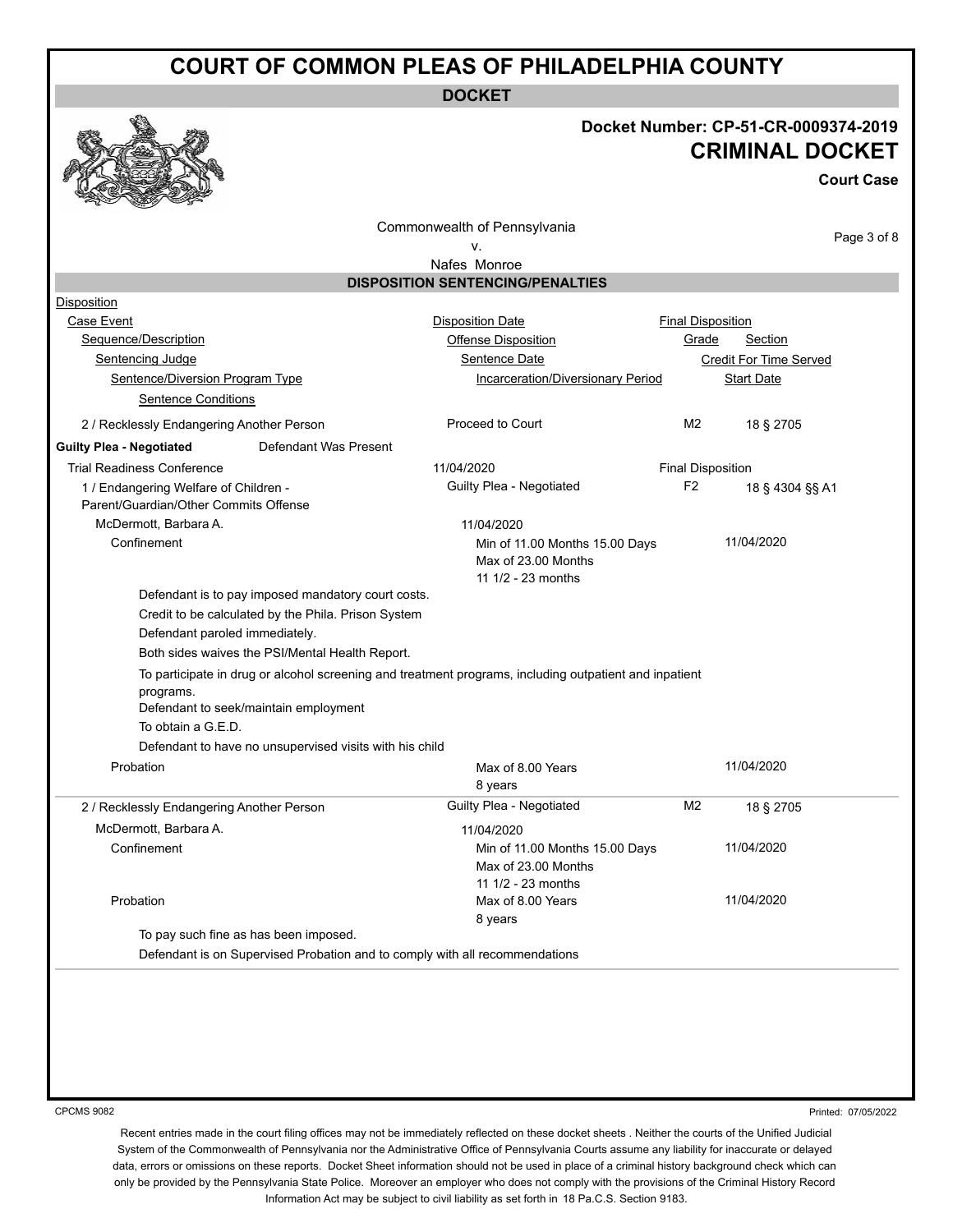**DOCKET**

|                                                                                                                                                     |                                                                                                                                                                                                                                                 |                                                                                                                                                                                        |                                                                                                 | Docket Number: CP-51-CR-0009374-2019<br><b>CRIMINAL DOCKET</b><br><b>Court Case</b> |
|-----------------------------------------------------------------------------------------------------------------------------------------------------|-------------------------------------------------------------------------------------------------------------------------------------------------------------------------------------------------------------------------------------------------|----------------------------------------------------------------------------------------------------------------------------------------------------------------------------------------|-------------------------------------------------------------------------------------------------|-------------------------------------------------------------------------------------|
|                                                                                                                                                     |                                                                                                                                                                                                                                                 | Commonwealth of Pennsylvania                                                                                                                                                           |                                                                                                 | Page 4 of 8                                                                         |
|                                                                                                                                                     |                                                                                                                                                                                                                                                 | v.<br>Nafes Monroe                                                                                                                                                                     |                                                                                                 |                                                                                     |
| <b>LINKED SENTENCES:</b><br>Link 3<br>- Link 1 is Concurrent with<br>- Link 2<br>Link 1<br>Link <sub>2</sub>                                        | CP-51-CR-0009374-2019 - Seq. No. 1 (18 § 4304 §§ A1) - Confinement is Concurrent with<br>CP-51-CR-0009374-2019 - Seq. No. 2 (18 § 2705 §§) - Confinement<br>CP-51-CR-0009374-2019 - Seq. No. 1 (18 § 4304 §§ A1) - Probation is Concurrent with |                                                                                                                                                                                        |                                                                                                 |                                                                                     |
|                                                                                                                                                     | CP-51-CR-0009374-2019 - Seq. No. 2 (18 § 2705 §§) - Probation                                                                                                                                                                                   |                                                                                                                                                                                        |                                                                                                 |                                                                                     |
| <b>COMMONWEALTH INFORMATION</b>                                                                                                                     |                                                                                                                                                                                                                                                 | <b>ATTORNEY INFORMATION</b>                                                                                                                                                            |                                                                                                 |                                                                                     |
| Name:<br>Office<br>Prosecutor<br>Supreme Court No:<br>Phone Number(s):<br>215-686-8000<br>Address:<br>3 South Penn Square<br>Philadelphia, PA 19107 | Philadelphia County District Attorney's<br>(Phone)                                                                                                                                                                                              | <u>Name:</u><br>Supreme Court No:<br>Rep. Status:<br>Phone Number(s):<br>267-535-9776<br>267-535-9776<br>Address:<br>Ste 1301<br>Philadelphia, PA 19103<br>Representing: Monroe, Nafes | Mark Copoulos<br>Private<br>311408<br>Active<br>(Phone)<br>(Mobile)<br>1628 John F Kennedy Blvd |                                                                                     |
|                                                                                                                                                     |                                                                                                                                                                                                                                                 | <b>ENTRIES</b>                                                                                                                                                                         |                                                                                                 |                                                                                     |
| <b>Sequence Number</b>                                                                                                                              | <b>CP Filed Date</b>                                                                                                                                                                                                                            | Document Date                                                                                                                                                                          | Filed By                                                                                        |                                                                                     |
| 1<br><b>Held for Court</b>                                                                                                                          | 12/23/2019                                                                                                                                                                                                                                      |                                                                                                                                                                                        | Court of Common Pleas -<br>Philadelphia County                                                  |                                                                                     |
| 1<br><b>Information Filed</b>                                                                                                                       | 01/13/2020                                                                                                                                                                                                                                      |                                                                                                                                                                                        | Krasner, Larry                                                                                  |                                                                                     |
| 3<br><b>Hearing Notice</b>                                                                                                                          | 01/22/2020                                                                                                                                                                                                                                      |                                                                                                                                                                                        | Court of Common Pleas -<br>Philadelphia County                                                  |                                                                                     |
| 6<br><b>Hearing Notice</b>                                                                                                                          | 01/22/2020                                                                                                                                                                                                                                      |                                                                                                                                                                                        | Court of Common Pleas -<br>Philadelphia County                                                  |                                                                                     |
|                                                                                                                                                     |                                                                                                                                                                                                                                                 |                                                                                                                                                                                        |                                                                                                 |                                                                                     |

CPCMS 9082

Printed: 07/05/2022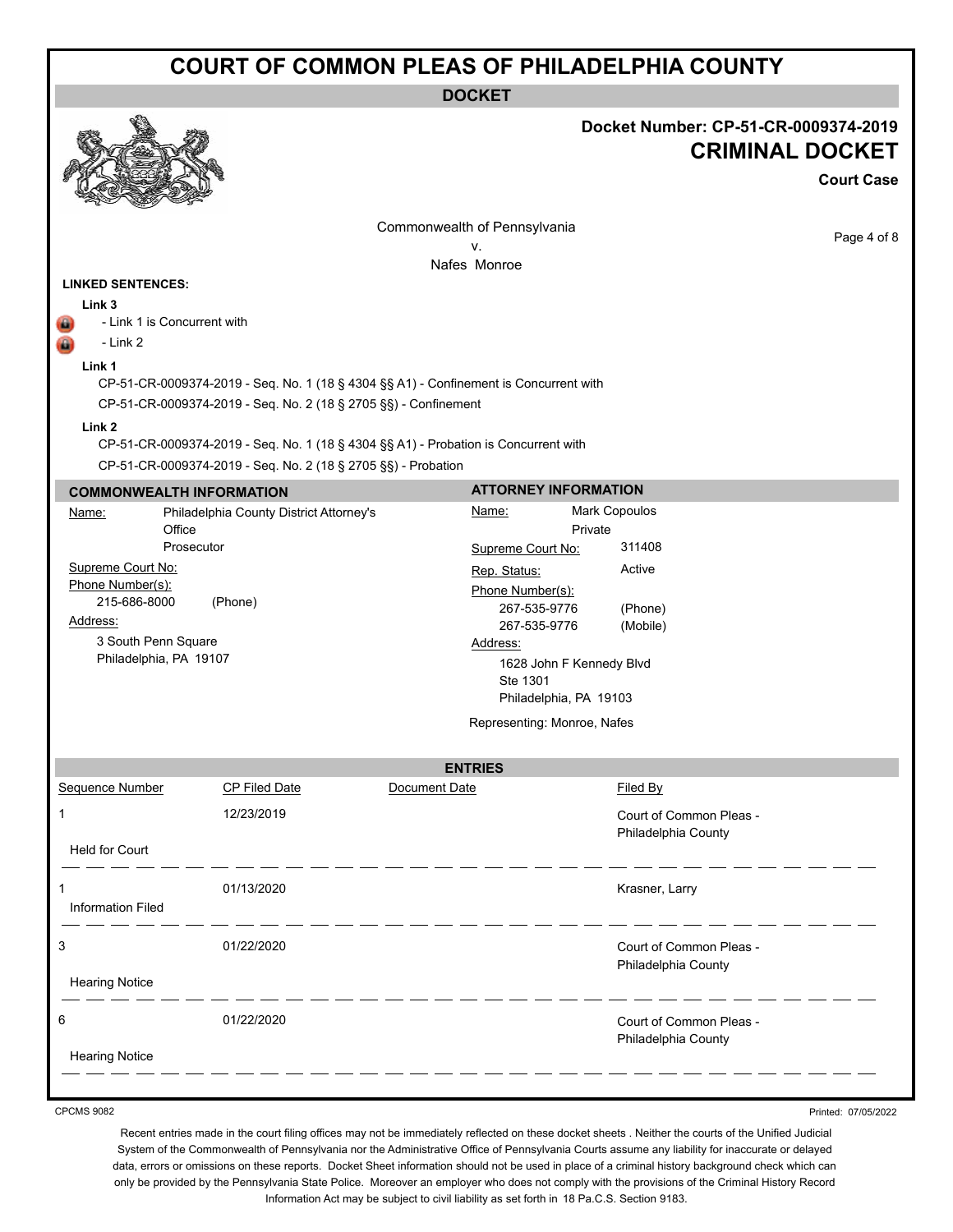| <b>COURT OF COMMON PLEAS OF PHILADELPHIA COUNTY</b> |                      |                              |                                                                                     |  |  |
|-----------------------------------------------------|----------------------|------------------------------|-------------------------------------------------------------------------------------|--|--|
|                                                     |                      | <b>DOCKET</b>                |                                                                                     |  |  |
|                                                     |                      |                              | Docket Number: CP-51-CR-0009374-2019<br><b>CRIMINAL DOCKET</b><br><b>Court Case</b> |  |  |
|                                                     |                      | Commonwealth of Pennsylvania | Page 5 of 8                                                                         |  |  |
|                                                     |                      | ν.<br>Nafes Monroe           |                                                                                     |  |  |
|                                                     |                      | <b>ENTRIES</b>               |                                                                                     |  |  |
| Sequence Number                                     | <b>CP Filed Date</b> | Document Date                | Filed By                                                                            |  |  |
| 9                                                   | 01/22/2020           |                              | Court of Common Pleas -<br>Philadelphia County                                      |  |  |
| <b>Hearing Notice</b>                               |                      |                              |                                                                                     |  |  |
| 10<br>Scheduling Conference Held                    | 01/22/2020           |                              | Lane, Timika                                                                        |  |  |
| 2                                                   | 05/13/2020           |                              | Court of Common Pleas -<br>Philadelphia County                                      |  |  |
| <b>Hearing Notice</b>                               |                      |                              |                                                                                     |  |  |
| 3                                                   | 05/13/2020           |                              | Court of Common Pleas -<br>Philadelphia County                                      |  |  |
| <b>Hearing Notice</b>                               |                      |                              |                                                                                     |  |  |
| 1                                                   | 05/19/2020           |                              | Court of Common Pleas -<br>Philadelphia County                                      |  |  |
| <b>Hearing Notice</b>                               |                      |                              |                                                                                     |  |  |
| <b>Omnibus Pre-Trial Motion</b>                     | 05/27/2020           |                              | Copoulos, Mark                                                                      |  |  |
| Motion for Release Pursuant to Rule 600             | 05/27/2020           |                              | Copoulos, Mark                                                                      |  |  |
| Motion for Modification of Bail                     | 07/06/2020           |                              | Copoulos, Mark                                                                      |  |  |
| 6                                                   | 07/07/2020           |                              | Court of Common Pleas -<br>Philadelphia County                                      |  |  |
| <b>Hearing Notice</b>                               |                      |                              |                                                                                     |  |  |
| 10<br><b>Hearing Notice</b>                         | 07/07/2020           |                              | Court of Common Pleas -<br>Philadelphia County                                      |  |  |
|                                                     |                      |                              |                                                                                     |  |  |
| 11<br>Order Denying Motion for Modification of Bail | 07/07/2020           |                              | Lane, Timika                                                                        |  |  |
|                                                     |                      |                              |                                                                                     |  |  |

Printed: 07/05/2022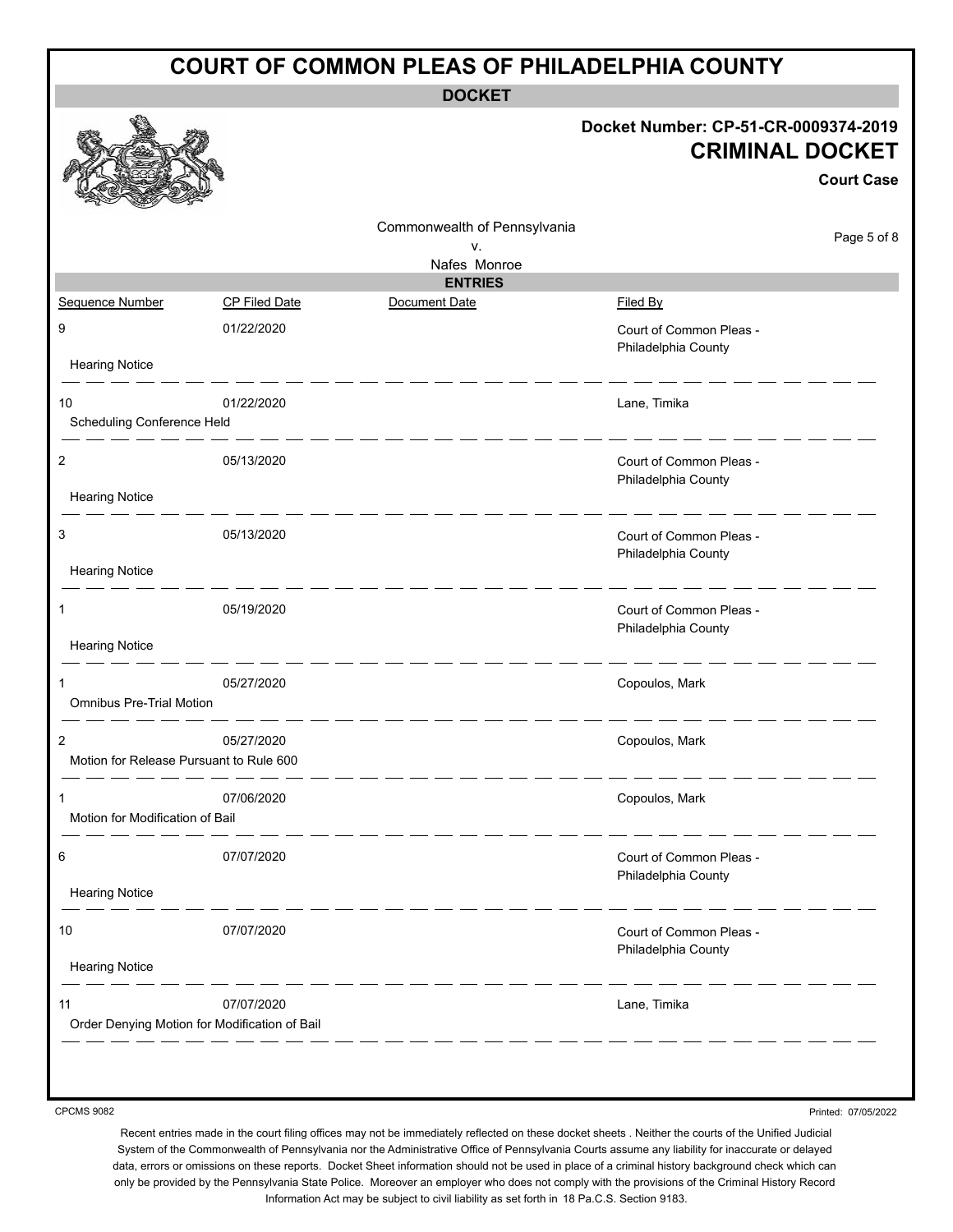| <b>COURT OF COMMON PLEAS OF PHILADELPHIA COUNTY</b> |                      |                              |                                                                                     |  |  |
|-----------------------------------------------------|----------------------|------------------------------|-------------------------------------------------------------------------------------|--|--|
|                                                     |                      | <b>DOCKET</b>                |                                                                                     |  |  |
|                                                     |                      |                              | Docket Number: CP-51-CR-0009374-2019<br><b>CRIMINAL DOCKET</b><br><b>Court Case</b> |  |  |
|                                                     |                      | Commonwealth of Pennsylvania | Page 6 of 8                                                                         |  |  |
|                                                     |                      | v.<br>Nafes Monroe           |                                                                                     |  |  |
|                                                     |                      | <b>ENTRIES</b>               |                                                                                     |  |  |
| Sequence Number                                     | <b>CP Filed Date</b> | Document Date                | Filed By                                                                            |  |  |
| 3                                                   | 08/18/2020           |                              | Court of Common Pleas -<br>Philadelphia County                                      |  |  |
| <b>Hearing Notice</b>                               |                      |                              |                                                                                     |  |  |
| 4<br><b>Hearing Notice</b>                          | 08/18/2020           |                              | Court of Common Pleas -<br>Philadelphia County                                      |  |  |
| $\overline{7}$                                      | 08/18/2020           |                              | Court of Common Pleas -<br>Philadelphia County                                      |  |  |
| <b>Hearing Notice</b>                               |                      |                              |                                                                                     |  |  |
| 8                                                   | 08/18/2020           |                              | Court of Common Pleas -<br>Philadelphia County                                      |  |  |
| <b>Hearing Notice</b>                               |                      |                              |                                                                                     |  |  |
| 1<br>Trial Date to Remain                           | 09/10/2020           |                              | Lane, Timika                                                                        |  |  |
| 1<br>Motion for Release Pursuant to Rule 600        | 09/29/2020           |                              | Copoulos, Mark                                                                      |  |  |
| 2<br>Motion for Discovery                           | 09/29/2020           |                              | Copoulos, Mark                                                                      |  |  |
| 1                                                   | 10/16/2020           |                              | Philadelphia County District Attorney's<br>Office                                   |  |  |
| Brief in Opposition to Motion to Modify Bail        |                      |                              |                                                                                     |  |  |
| $\overline{c}$                                      | 10/16/2020           |                              | Philadelphia County District Attorney's<br>Office                                   |  |  |
| Brief In Opposition to Motion Filed                 |                      |                              |                                                                                     |  |  |
| $\overline{c}$                                      | 10/26/2020           |                              | Court of Common Pleas -<br>Philadelphia County                                      |  |  |
| <b>Hearing Notice</b>                               |                      |                              |                                                                                     |  |  |
| Guilty Plea - Negotiated                            | 11/04/2020           |                              | McDermott, Barbara A.                                                               |  |  |
|                                                     |                      |                              |                                                                                     |  |  |

Printed: 07/05/2022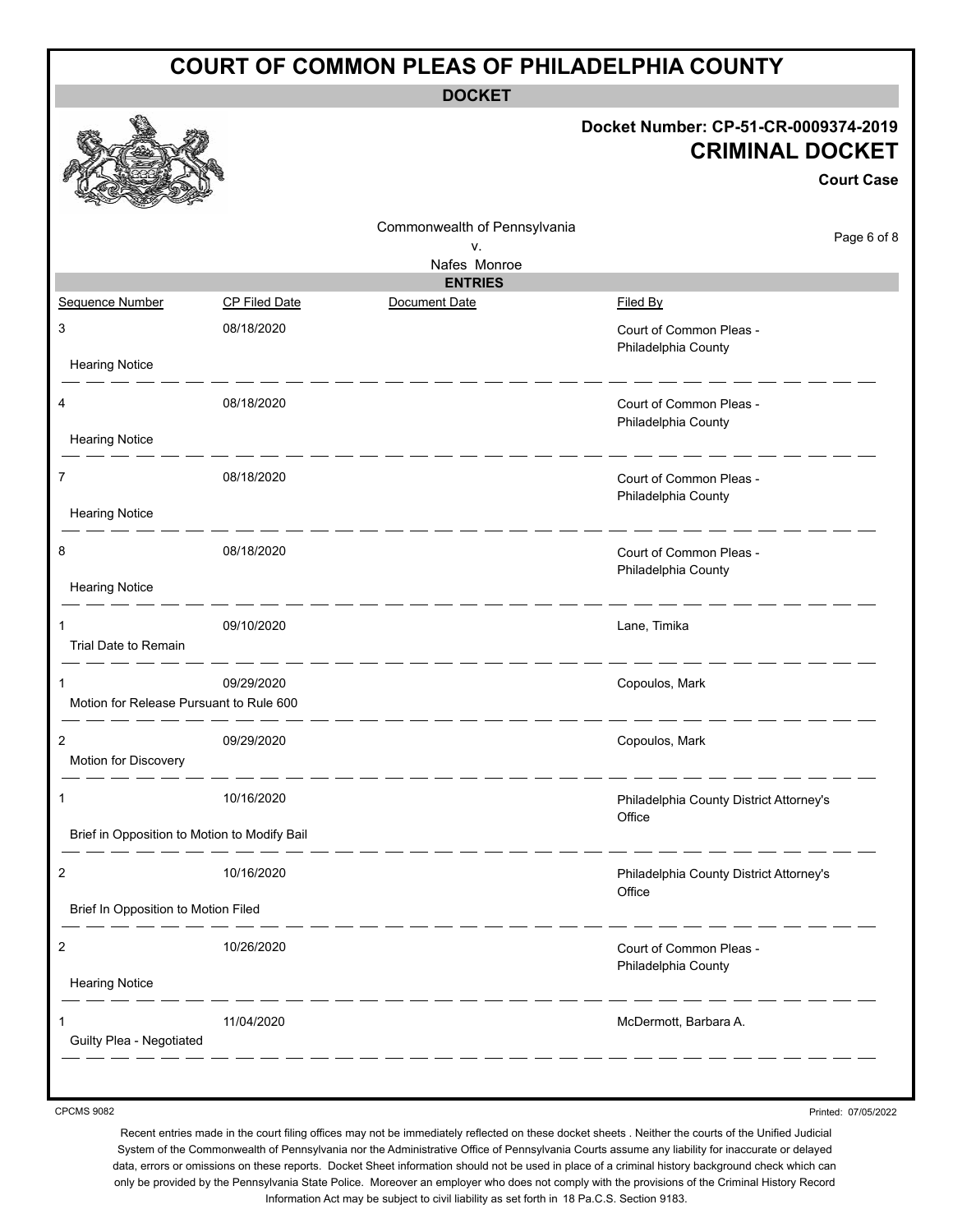| <b>COURT OF COMMON PLEAS OF PHILADELPHIA COUNTY</b> |                                                           |                                                                            |                                                                                     |  |  |
|-----------------------------------------------------|-----------------------------------------------------------|----------------------------------------------------------------------------|-------------------------------------------------------------------------------------|--|--|
|                                                     |                                                           | <b>DOCKET</b>                                                              |                                                                                     |  |  |
|                                                     |                                                           |                                                                            | Docket Number: CP-51-CR-0009374-2019<br><b>CRIMINAL DOCKET</b><br><b>Court Case</b> |  |  |
|                                                     |                                                           | Commonwealth of Pennsylvania                                               | Page 7 of 8                                                                         |  |  |
|                                                     |                                                           | ν.<br>Nafes Monroe                                                         |                                                                                     |  |  |
|                                                     |                                                           | <b>ENTRIES</b>                                                             |                                                                                     |  |  |
| Sequence Number                                     | <b>CP Filed Date</b>                                      | Document Date                                                              | Filed By                                                                            |  |  |
| $\overline{2}$                                      | 11/04/2020                                                |                                                                            | McDermott, Barbara A.                                                               |  |  |
| Order - Sentence/Penalty Imposed                    |                                                           |                                                                            |                                                                                     |  |  |
| 3                                                   | 11/04/2020                                                |                                                                            | Court of Common Pleas -                                                             |  |  |
|                                                     |                                                           |                                                                            | Philadelphia County                                                                 |  |  |
|                                                     | Court Commitment State or County Correctional Institution |                                                                            |                                                                                     |  |  |
| 4                                                   | 11/04/2020                                                |                                                                            | Court of Common Pleas -                                                             |  |  |
|                                                     |                                                           |                                                                            | Philadelphia County                                                                 |  |  |
| <b>Penalty Assessed</b>                             |                                                           |                                                                            |                                                                                     |  |  |
| 5                                                   | 11/04/2020                                                |                                                                            | Court of Common Pleas -                                                             |  |  |
|                                                     | Court Commitment State or County Correctional Institution |                                                                            | Philadelphia County                                                                 |  |  |
|                                                     |                                                           |                                                                            |                                                                                     |  |  |
| $\mathbf{1}$                                        | 01/06/2021                                                |                                                                            | Allen, Jacqueline F.                                                                |  |  |
| Entry of Civil Judgment                             | - - - - - -                                               |                                                                            |                                                                                     |  |  |
| 1                                                   | 02/12/2021                                                |                                                                            | Philadelphia County Adult Probation                                                 |  |  |
|                                                     |                                                           |                                                                            | Unit                                                                                |  |  |
| Gagnon 2 Summary Filed                              |                                                           |                                                                            |                                                                                     |  |  |
|                                                     | 04/21/2021                                                |                                                                            | Philadelphia County Adult Probation                                                 |  |  |
|                                                     |                                                           |                                                                            | Unit                                                                                |  |  |
| Gagnon 2 Summary Filed                              |                                                           |                                                                            |                                                                                     |  |  |
| 1                                                   | 07/30/2021                                                |                                                                            | Philadelphia County Adult Probation                                                 |  |  |
|                                                     |                                                           |                                                                            | Unit                                                                                |  |  |
| Gagnon 2 Summary Filed                              |                                                           |                                                                            |                                                                                     |  |  |
| 1                                                   | 10/04/2021                                                |                                                                            | Philadelphia County Adult Probation                                                 |  |  |
|                                                     |                                                           |                                                                            | Unit                                                                                |  |  |
| Gagnon 2 Summary Filed                              |                                                           |                                                                            |                                                                                     |  |  |
| 1                                                   | 05/19/2022                                                |                                                                            | Philadelphia County Office of Court                                                 |  |  |
|                                                     |                                                           | Office of Court Compliance - Notice of Fines, Costs, Fees, and Restitution | Compliance                                                                          |  |  |
|                                                     |                                                           |                                                                            |                                                                                     |  |  |
|                                                     |                                                           |                                                                            |                                                                                     |  |  |
|                                                     |                                                           |                                                                            |                                                                                     |  |  |
|                                                     |                                                           |                                                                            |                                                                                     |  |  |

Printed: 07/05/2022